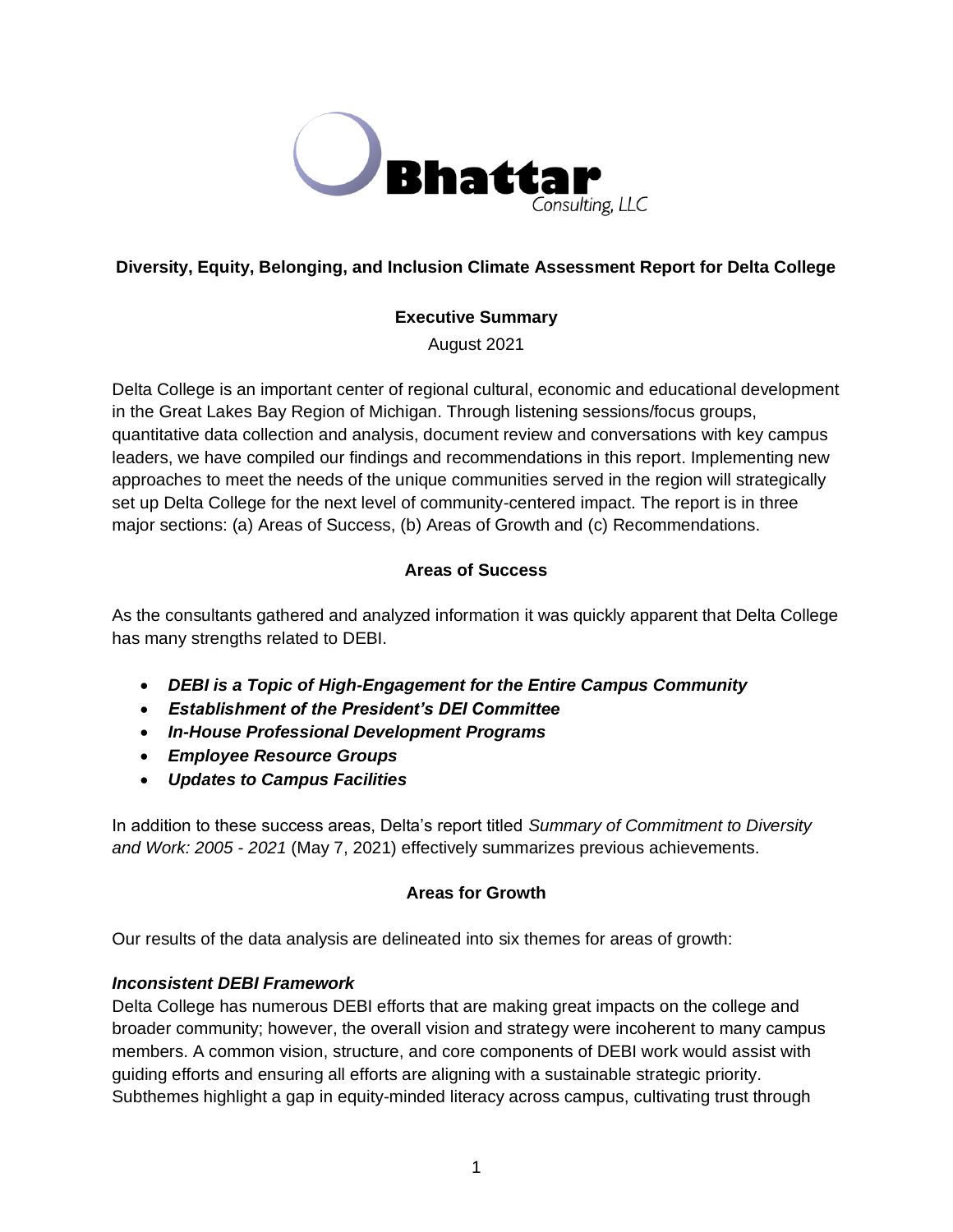sharing data with the community and establishing sustainable strategies to challenge dominant identities and frameworks at all levels of the organization.

## *Campus Climate Challenges*

Campus climate challenges are often difficult to recognize, identify, and make tangible, especially during a global pandemic. The culture and climate are often a sense of "how things are". A common theme at Delta was people felt like they did not belong, or their identity was not valued, especially those from minoritized identities. Subthemes highlight a desire for more spatial symbols of inclusion across campus, enhanced focus on enrollment, graduation and achievement for Black and Latinx students, disability access strategies beyond compliance, inclusive academic curriculum and classroom experiences and updated training and competency for campus public safety. Employees who identify as Black, LGBTQ, Hispanic/Latinx and with disabilities shared a sense of distrust of words and behaviors by campus leaders, especially when bias events occur and wanted more transparent processes and responsiveness.

### *Communication and Collaboration*

While there are many talented employees on campus, a key theme was lack of awareness of specific DEBI resources on campus, communication practices and processes along with opportunities and willingness to collaborate across academic and staff areas to develop innovative DEBI strategies. The campus can benefit from centralized communication strategies, distributing timely and effective responses, and bridging current structural silos across campus, all through a DEBI lens.

## *Human Resources and Institutional Capacity*

Bringing in more representative employees and enhancing campus DEBI capacity are immediate priorities for the campus. While the current recruitment and retention, professional development, and reporting processes are well intentioned, a longitudinal vision and allocation of resources to enhance these areas will greatly benefit the campus and the broader community. A significant area of development is supporting mid-level managers, senior leaders, and faculty through targeted professional development series and accountability systems.

## *DEBI Organizational Infrastructure and Accountability*

Numerous groups expressed feeling as if they did not belong to the Delta community resulting in recruitment and retention barriers and lack of faith in campus initiatives. Establishing a visible and well-funded DEBI office and hiring well-trained team members and leadership, along with centralizing direct student services (e.g., supporting student parents, students facing housing and food insecurities, and undocumented, DACA, and students from mixed-status citizenship families), and enhancing accountability measures across campus is essential.

### *Community Relations*

Delta College is unique from many other community colleges in its relationship to not one but three counties, cities, and communities. Although significant work has been done to bridge these communities and empower cultural, social and economic growth, the campus will need to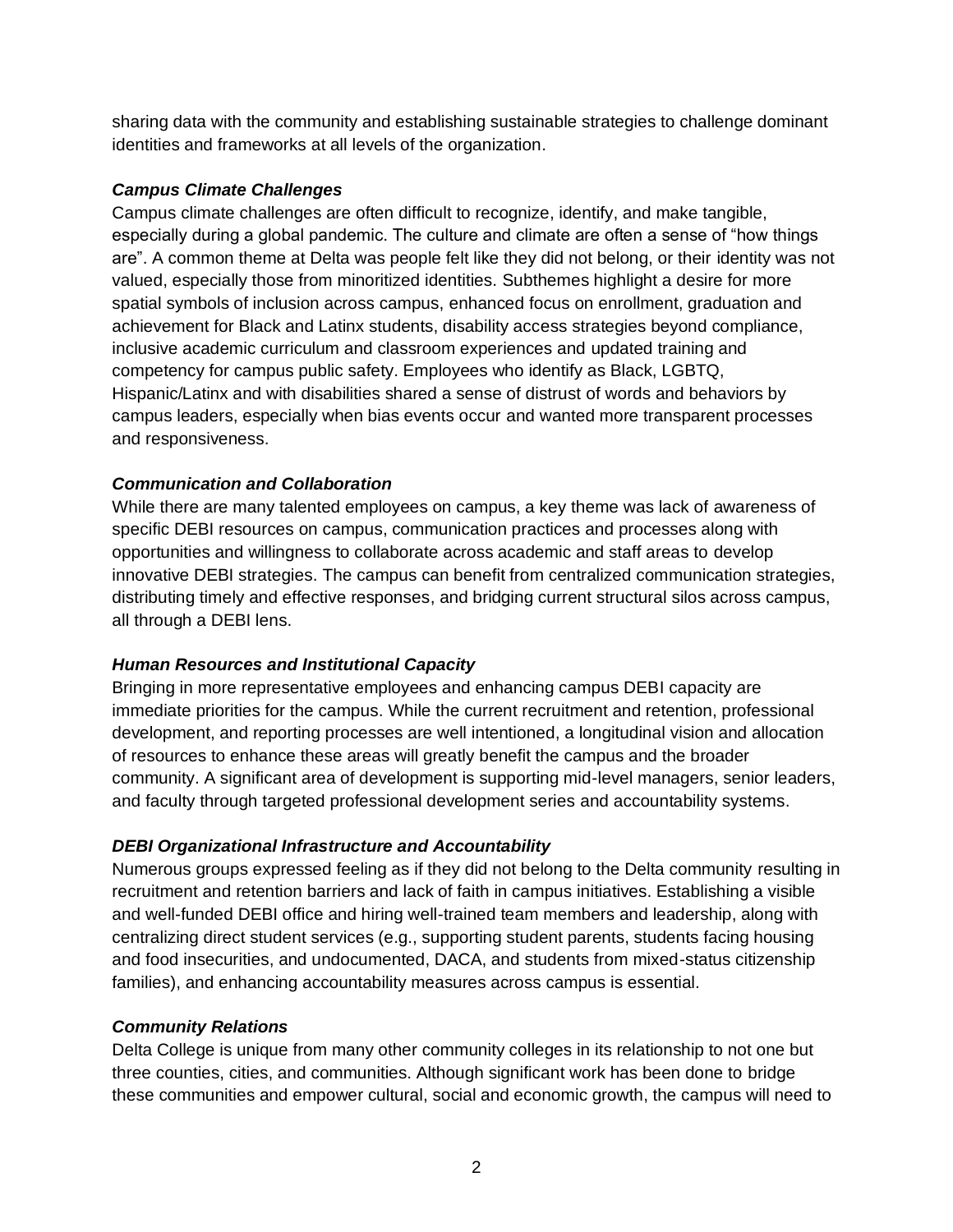focus heavily on creating an equitable set of resources for each satellite campus, fostering genuine relationships and visibility in the community, enhancing support for employee resource groups, and developing an accessible and comprehensive transportation system across the four campuses.

### **Recommendations**

We offer specific recommendations and strategies to address these challenges. The recommendation areas are presented in ideal chronological sequence while recognizing several elements will and should overlap to maintain progress and sustainability.

### **Create a Diversity, Equity, Belonging and Inclusion Framework**

A comprehensive framework will guide Delta College in understanding why and how DEBI work is being accomplished at all levels. We offer an intersectional sense of belonging and a detailed equity framework for cultural transformation to consider for the campus. Specifically, a framework should include developing shared DEBI language across campus and sharing data openly with campus, and community leaders.

### **Improve Campus Climate**

Given current experiences on campus, a new campus climate must include a shift to ensure marginalized communities do not feel like their role is to simply educate dominant communities or increase campus data points. The campus can progress in this area by assessing visual symbols of art, building names, access to diverse food options, openly naming race and racebased discrimination and standardizing Universal Design elements across campus.

## **Communication and Collaboration**

Given the size of Delta College and limited resources, there are many opportunities for campus departments to share more information, staffing and financial resources, and community connections to enhance DEBI work on campus and in the region. Delta College can improve communication methods, websites, and structures to ensure the campus community has a better understanding of basic principles, and activities around equity. Beyond communication, each campus must share resources by establishing an intercampus collaborations fund, developing regular intercampus shuttle services and intentional movement of faculty and staff across the campuses.

## *Invest in Human Resources and Employee Professional Development*

To truly embody DEBI values on campus, Delta College must focus on structural alignment of resources with DEBI, developing staff and faculty, enhancing students' experiences of belonging and continuing strategic recruitment and retention initiatives for underrepresented employees. The campus will benefit from an equity-minded review of positions and reporting lines, developing and implementing effective onboarding processes, offering comprehensive professional development series, and incorporating DEBI questions into annual evaluations and recruitment processes for all employees.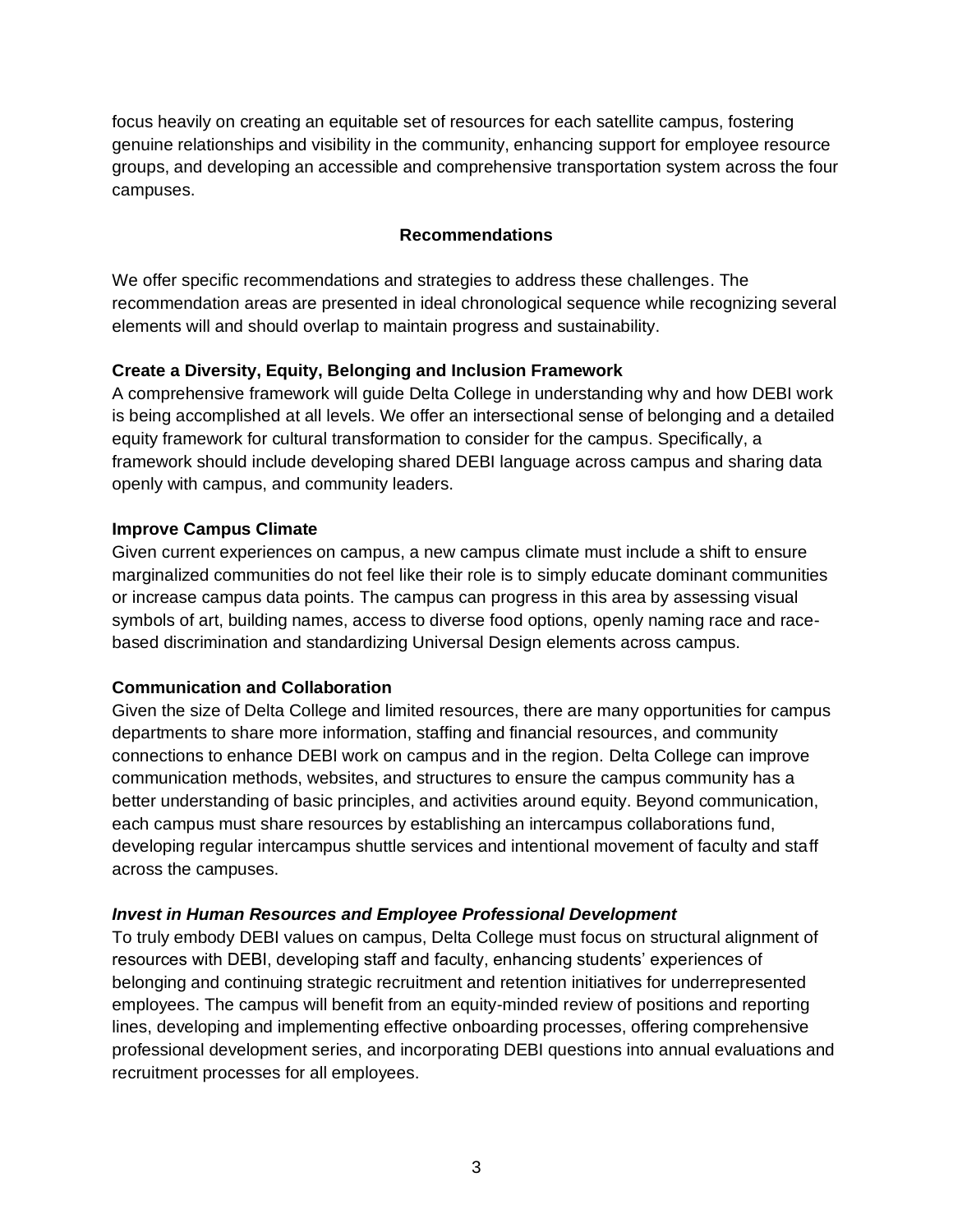### *Strategic Recruitment and Retention*

Strategic recruitment and retention of students and employees of color, LGBTQ+ people, people with disabilities, women, veterans, first-generation students and other marginalized identities will be a critical tool for enhancing DEBI efforts on campus. Specifically, Delta will benefit from addressing high attrition rates for Black and Latinx males through community partnerships and direct support services. Students will benefit from increased support for student affinity programs, updating campus marketing material with actual student images, funding incentives for dual-enrollment students and establishing regular listening sessions across all campuses. For employees, the campus can enhance recruitment and retention by incorporating clear DEBI values throughout the application process, reevaluating required qualifications for open positions, empowering HR to be more active in the selection process, and developing targeted outreach strategies. For current employees, Delta can support affinity spaces and individuals by providing equitable funding for ERGs, establishing a campus DEBI ERG council offering leadership and succession training and increasing visibility, and engagement with these organizations at all levels of campus. With regard to diverse faculty, the campus would benefit from reestablishing the Presidential Scholars' Program with a cohort model and offering structured support and mentorship with senior scholars throughout the fellowship. Finally, comprehensive college-wide bias reporting and mitigation process needs to be created that includes a reporting system with clear protocol and campus-wide education.

### **Institutionalizing DEBI Infrastructure**

At the heart of this project is a desire from Delta College leaders to learn how to embed DEBI as an institutional value in practice. In an ideal world all students and employees would feel welcome and sense of belonging while on all parts of campus. Developing plans to establish a DEBI Center that serves students and employees, is centrally located, provides education and training and guides campus structural change initiatives will greatly influence the college's ability to recruit and retain diverse communities. The structure for any impactful climate transformation must include an executive leadership level position with additional staffing support for the DEBI programs on campus. The position and offices will be a balance between student-centered programs, policy-level influence and being a bridge between academic and student affairs departments.

### *Community Relations*

Serving three distinct counties and communities is a challenge and building equitable and genuine relationships across the regions is a key step in changing Delta's image. Especially in Saginaw where Delta is interested in increasing enrollment, presence, and empowerment. Building trust with community leaders, churches, non-profits, families, and organizations takes time but is well-worth the effort. Delta can enhance their presence and relationships by holding community listening sessions, offering a community engagement grant, supporting employees attending local community events and enhancing campus awareness of local history and social movements.